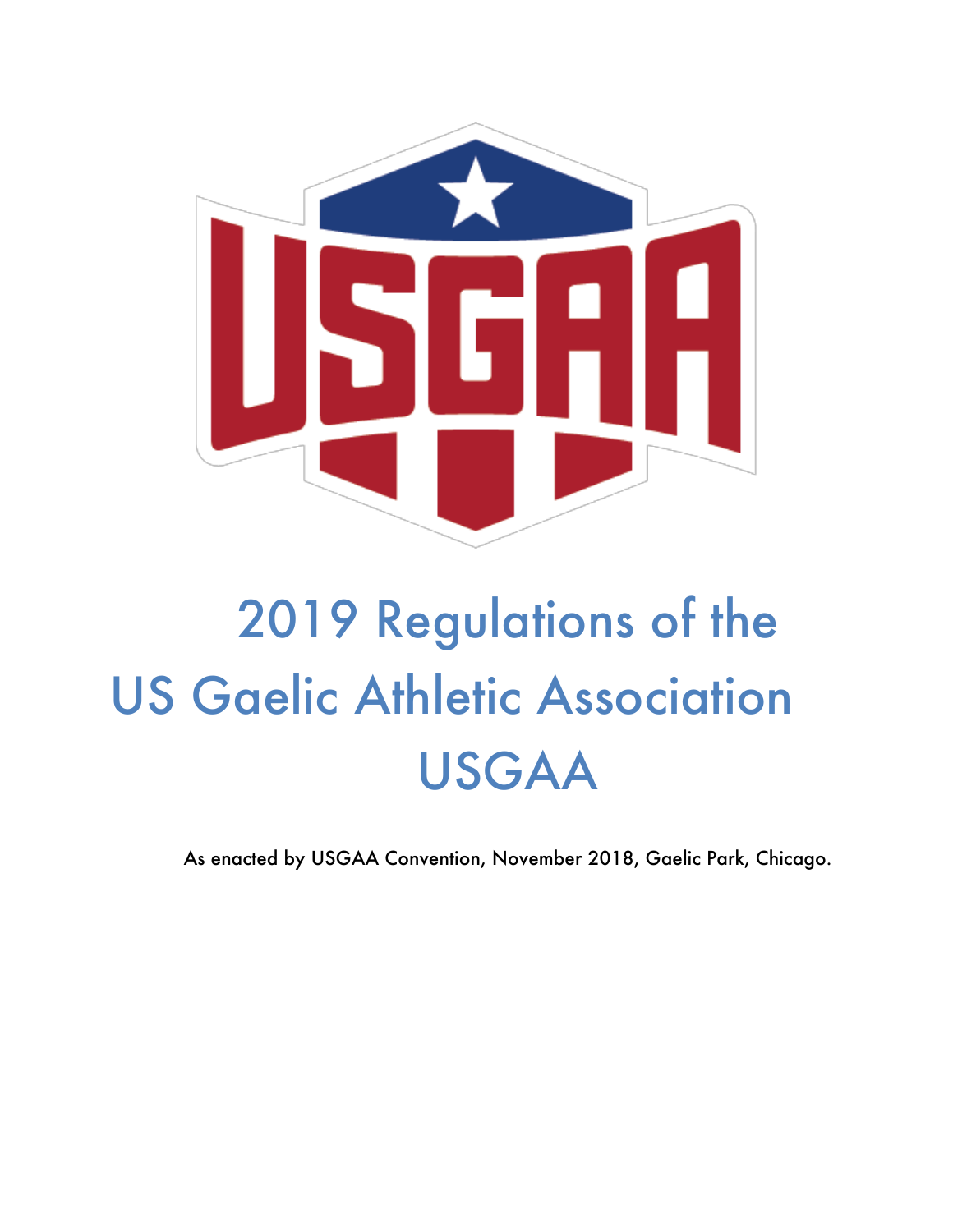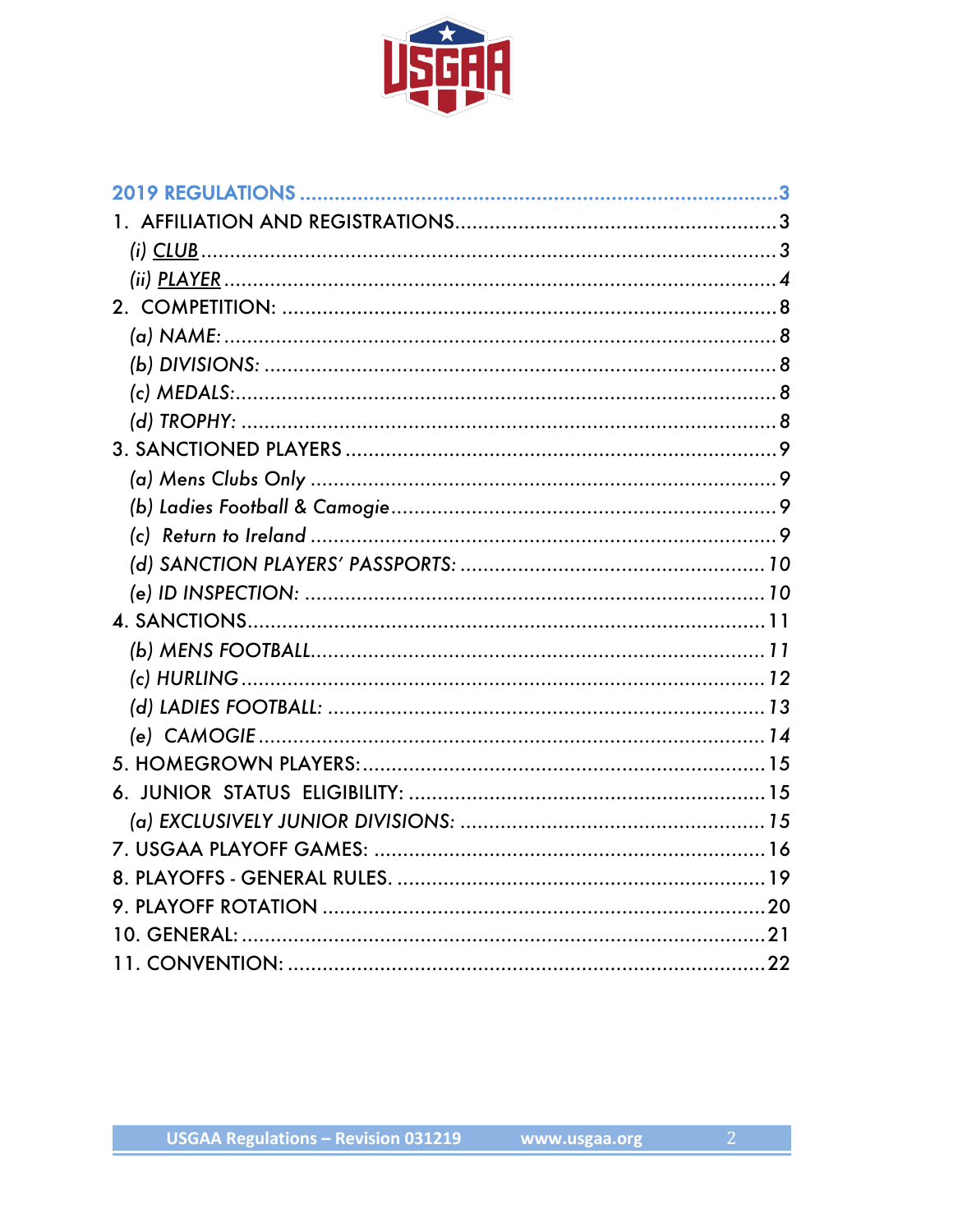

## **2019 REGULATIONS**

## **1. AFFILIATION AND REGISTRATIONS**

#### **(i) CLUB**

**(a)** Each club shall register with the USGAA Registrar, through the electronic registration system its players, officials and colours, no later than  $11:59p.m.$  PST April 30th. All affiliating and/or registering clubs shall be required to register at least 13 (thirteen) eligible players.

Clubs in the first 3 years of existence, to be classified as "Developmental Clubs", may register with less than 13 players, but no less than 9 players in the respective code.

**(b)** Club or player registrations that are submitted to the Divisional Board past the appropriate deadline cannot be accepted.

**(c)** No club affiliation and/or registration shall be accepted by the Divisional Committee or USGAA unless the proper fees accompany it.

**(d)** No registration of a player shall be accepted, unless the player is a resident of the Division in which he/she is registering.

#### **Penalty: Registrations that are forwarded to the USGAA past the deadline** *will not be accepted.*

**(e)** Ladies Clubs

Ladies Football and Camogie teams shall register with the USGAA Registrar, through electronic registration system its players, officials and colors, no later than 11:59p.m. PST April 30th.

All affiliating and/or registering clubs shall be required to register at least 13 (thirteen) eligible players, unless classified as Developmental Clubs as outlined in Regulation  $1(i)(a)$ .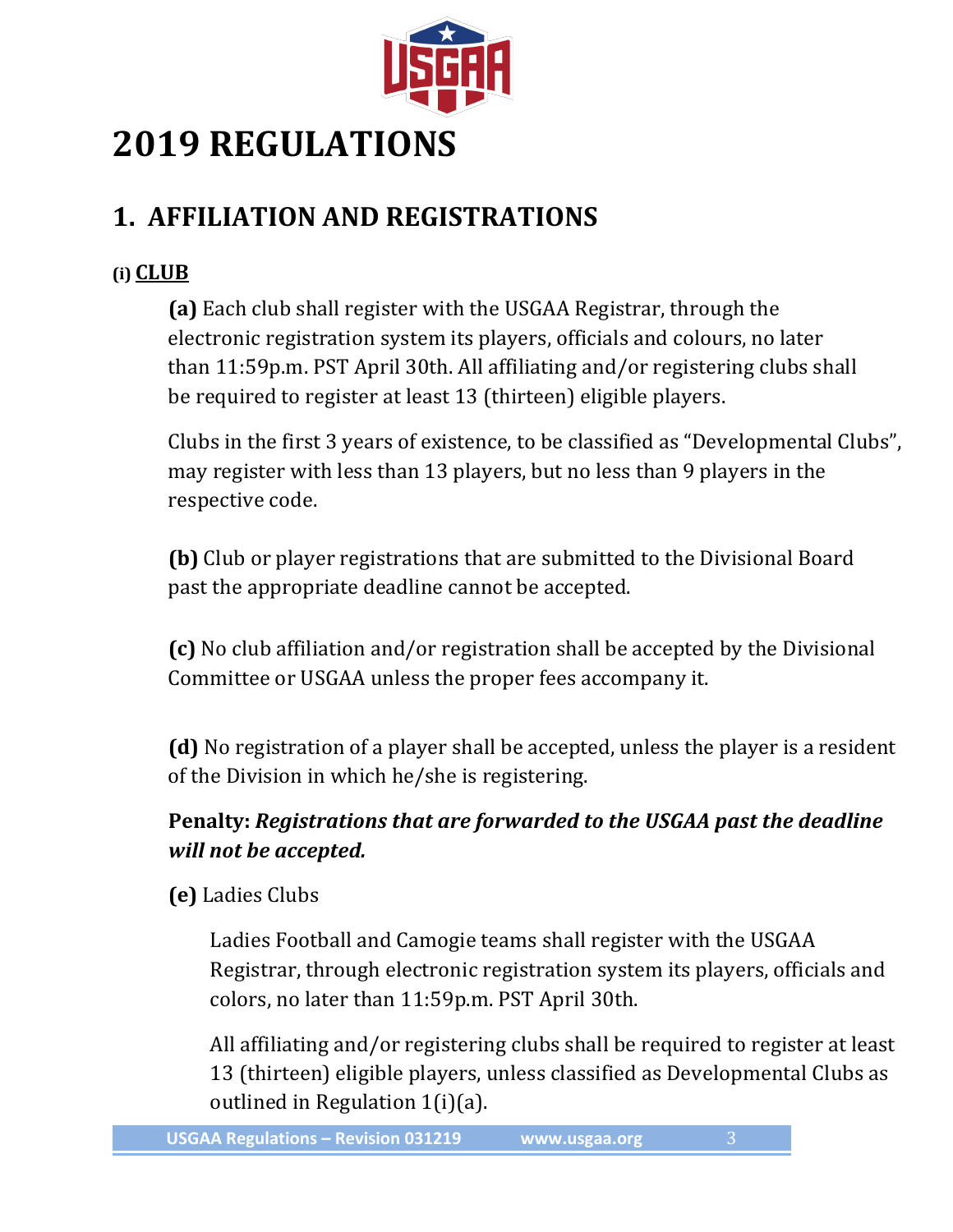

#### **(ii) PLAYER**

#### **(a) Player Classifications:**

Homegrown:

A Homegrown Player is a player that was never eligible to participate in minor grade or adult grade with a club in Ireland or Britain.

Players who have played with a college team, but not a club team in either Ireland or Britain are exempt.

"Homegrown" will replace all usages of the terms American-born and Non-Irish born.

Resident Player:

A Resident Player is any player that is either:

- a) A Homegrown Player, or
- b) Has Registered on-or-before April 30<sup>th</sup>.

Non-Resident Player:

A Non-Resident Player is any player that registered after April  $30<sup>th</sup>$ , with the exception of Homegrown Players who are always Resident Players.

#### **(b) DOCUMENTATION:**

Names submitted without proper documentation (*completed Sanctions and transfers, etc.*) or where the residence of the player is not known to the Divisional Committee, shall be struck off the registration sheets prior to forwarding to the USGAA.

The club/s and individual/s involved shall be entitled to a hearing by the Divisional Committee before such action is taken and shall be notified in writing of the outcome.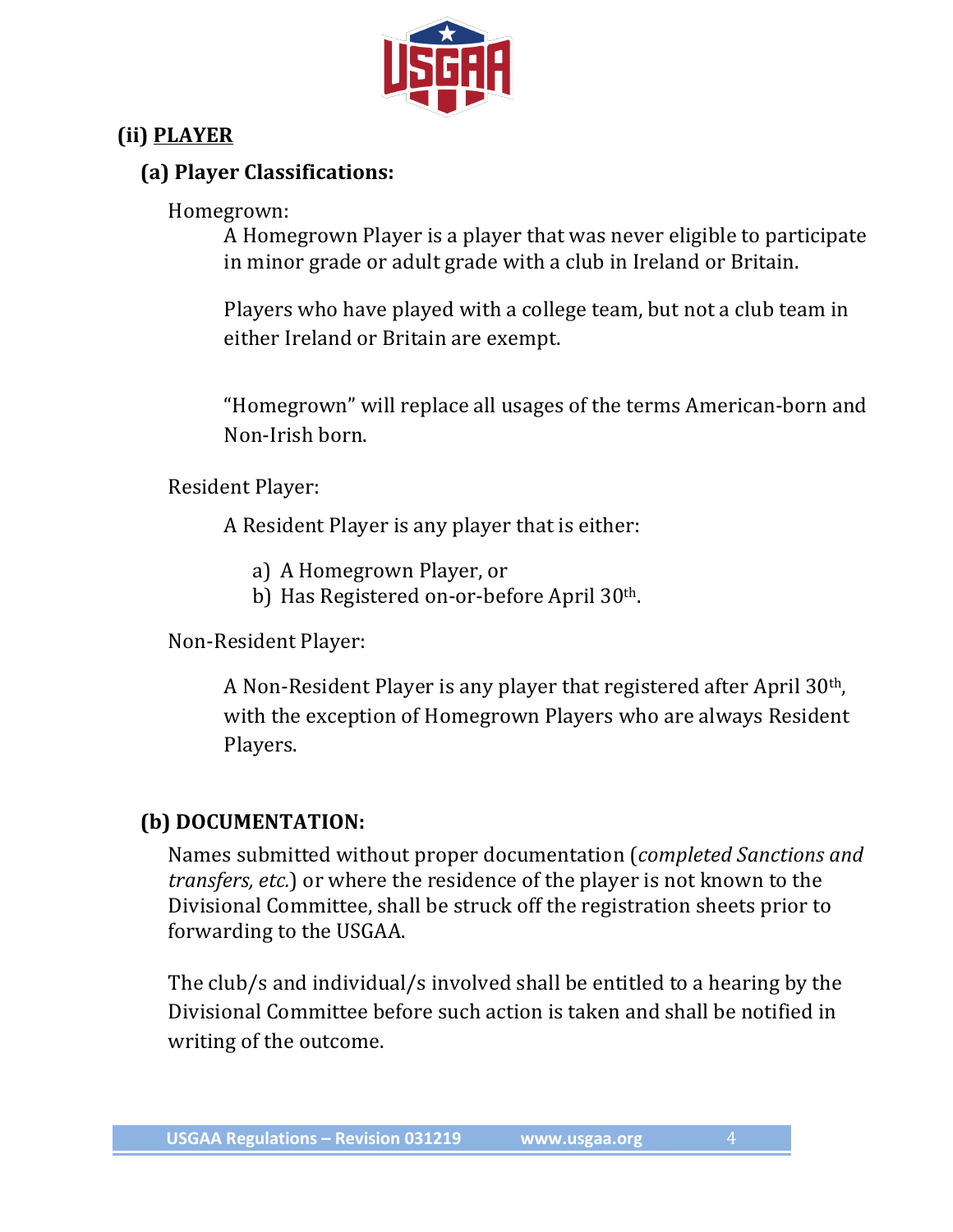

#### **(c) FIRST TIME REGISTRATION:**

A player applying for registration for the first time in a Division, must present himself/herself to 2 neutral Divisional Committee Officers, at least 3 days prior to a game.

#### **(d) REGISTERING PLAYERS:**

All players shall be individually registered in the online registration system by listing the player's name(s), type of registration, country of birth, code and grade, photo, and the last 4 digits of the player's US Drivers License # and/or Passport #.

#### All Sanction players must register with their Passport.

Homegrown players who have never previously registered with an adult GAA club may registrar with a USGAA club on or before August 1st.

#### A player's registration is not accepted until all necessary information is **entered into the online system.**

#### **Exception:**

Homegrown Players may register after August  $1<sup>st</sup>$ , but such players are not eligible to play in Divisional Championships or USGAA Championships.

These players must be entered in a USGAA Registration Database at least 24-hours in advance of participation in any sanctioned game or event.

Registration Fee for these players will be as outlined in Byelaw12(a), and payable through the Divisional Board.

**(e)** Once verified, the USGAA Registrar will send an electronic copy with USGAA registrar signature to the club and divisional registrar.

Any club in the USGAA area may request a copy of a club's official resident registration list.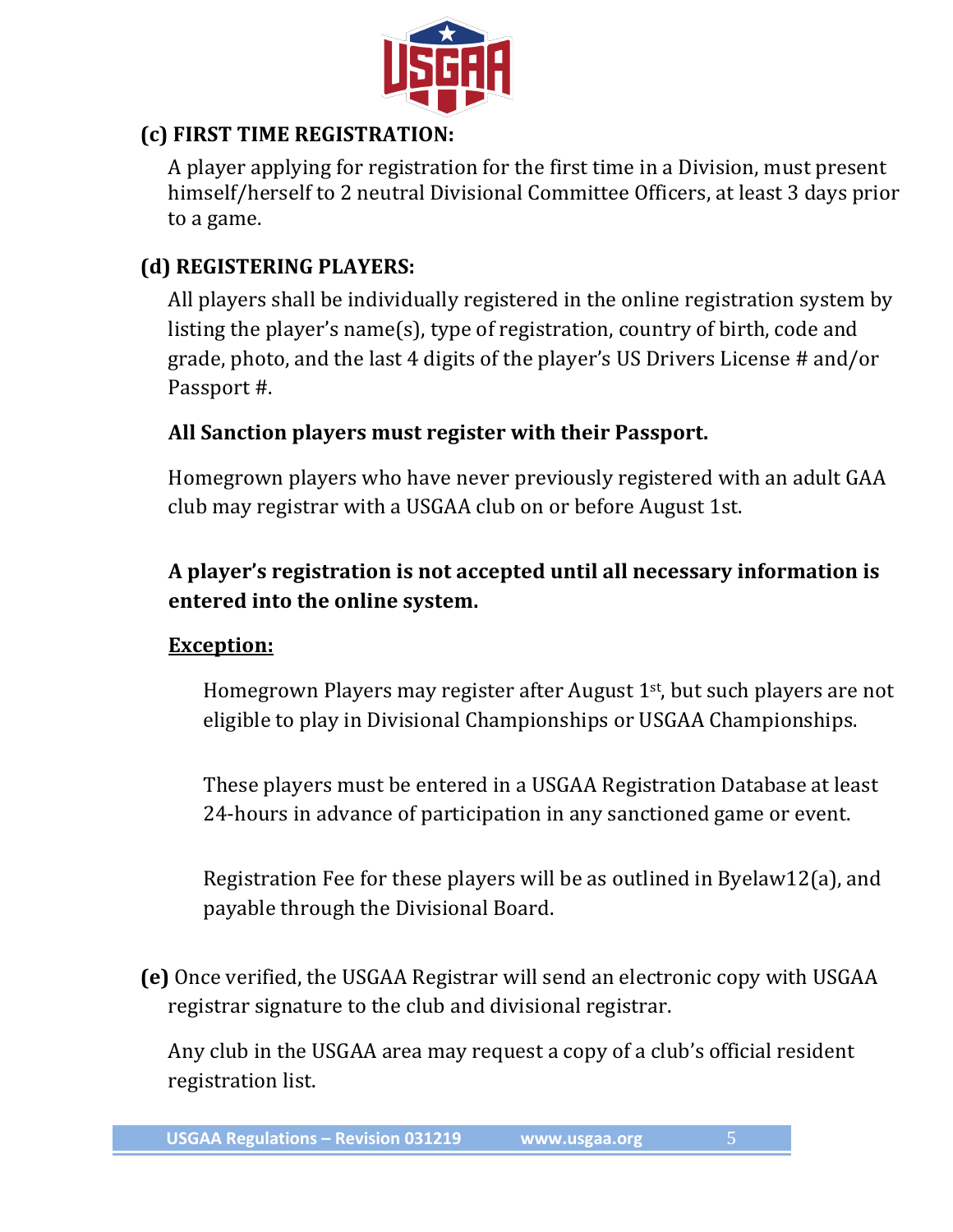

- **(f)** New player registrations can be added at any time. The USGAA shall update the electronic copy of the teams registrations as described in  $1(ii)(e)$
- **(g)** All divisions must maintain a digital division registration book that must be shared with the USGAA registrar.

All players must have a completed player's registration form and signed USGAA waiver on file with their division before that player's registration can be accepted.

The divisional registrar must enter the player's information into the divisional book and online registration system within 7 days of receiving the forms.

**(h)** The verification of a player's identification and registration by the Committee in charge before a game will involve inspection of the Club Registration sheet signed by the USGAA Registrar plus the player's listed ID.

Only an ID that is listed on the club registration sheet is acceptable as proof of ID for any player.

**(i)** As soon as possible after the conclusion of each Registration period, each club's updated list of Registrations shall be made available upon request for inspection by all other USGAA clubs, by providing via email the full name and club of each player.

#### **(j) RESIDENCY**

By **May 7th**, the local Divisional Registrar will furnish all clubs within the Division with copies of all Divisional registrations as of **April 30th**.

Clubs will then have fourteen days to question in writing the residency or legality of any player on the list. Players questioned will have 48 hours to appear in front of the Divisional Committee. Should the player fail to appear, he/she will be ineligible to play until such time as the players status is determined by the Divisional Committee.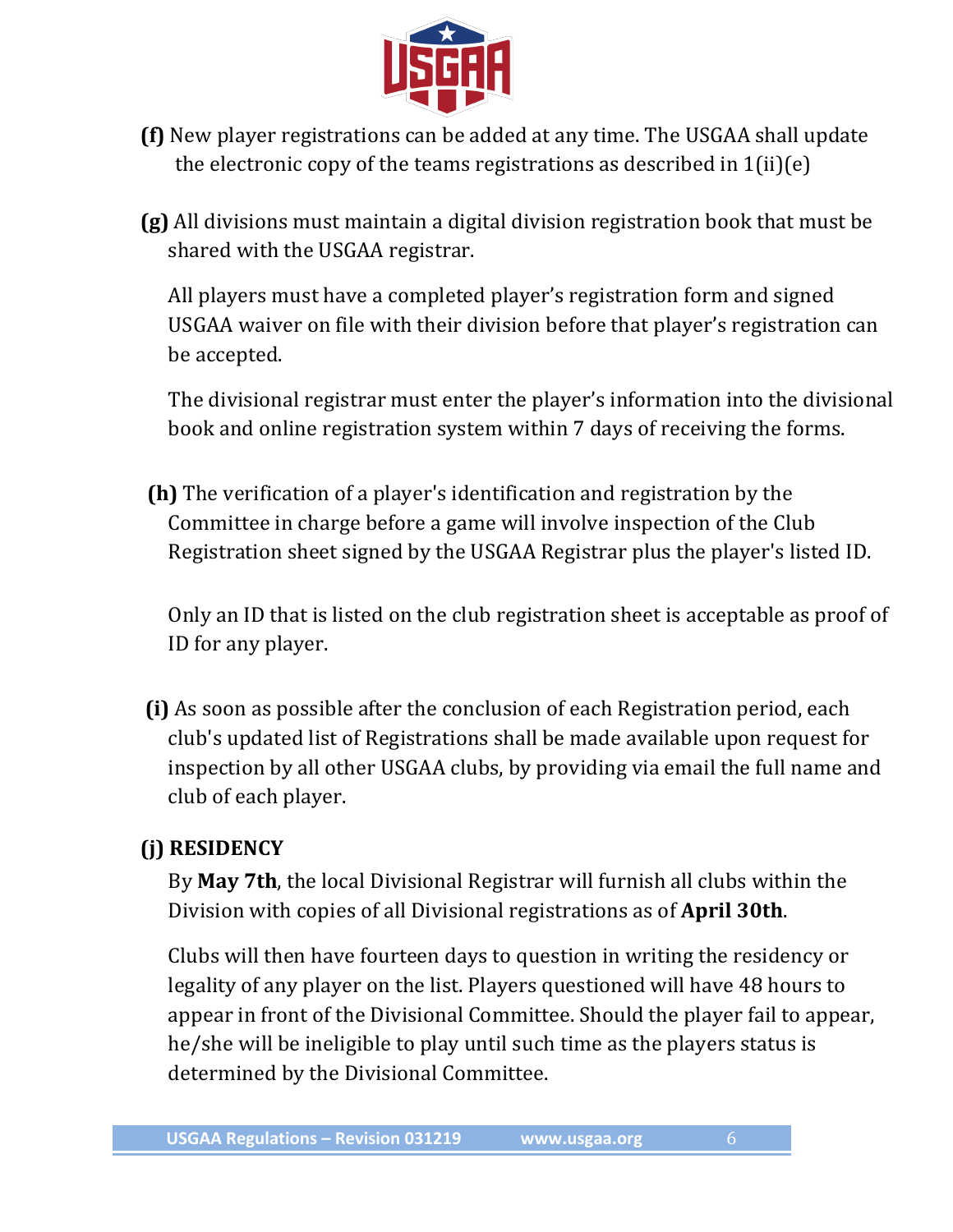

#### **(k) REGISTERED LESS THAN ONE YEAR:**

A Club may 3 times a year question in writing the legality of any player who has been registered with another club for less than 1 year.

When a club has questioned the legality of a player, the player in question must appear in front of the Divisional Committee within 48 hours.

A player who fails to appear will be ineligible to play until such time they appear at a Divisional Committee hearing to determine their status. Notification for a player to appear may be given via telephone.

#### **(l) REGISTRATION OF SANCTION PLAYERS:**

No players on Sanctions (either USGAA or [1] can register after July 1st;

#### **(m) NEVER PREVIOUSLY REGISTERED:**

A Player that has never before been Registered with the LGFA can be registered with a Club in the USGAA area. To do so they must submit a form supplied by the USGAA (Non-Player form). Once this form is completed and verified by LGFA then the Player can be Registered with a Club, which will become their "Home Club".

If a Ladies Player is living in the USGAA jurisdiction prior to April  $30<sup>th</sup>$  they will be considered resident Players. Otherwise they will be considered "Permit Players" until the following year and count towards the numbers of Sanctioned players allowed on the field at any one time. If a Player wishes to register with a Club in Ireland they will be required to apply for an Inter County transfer from their Home Club.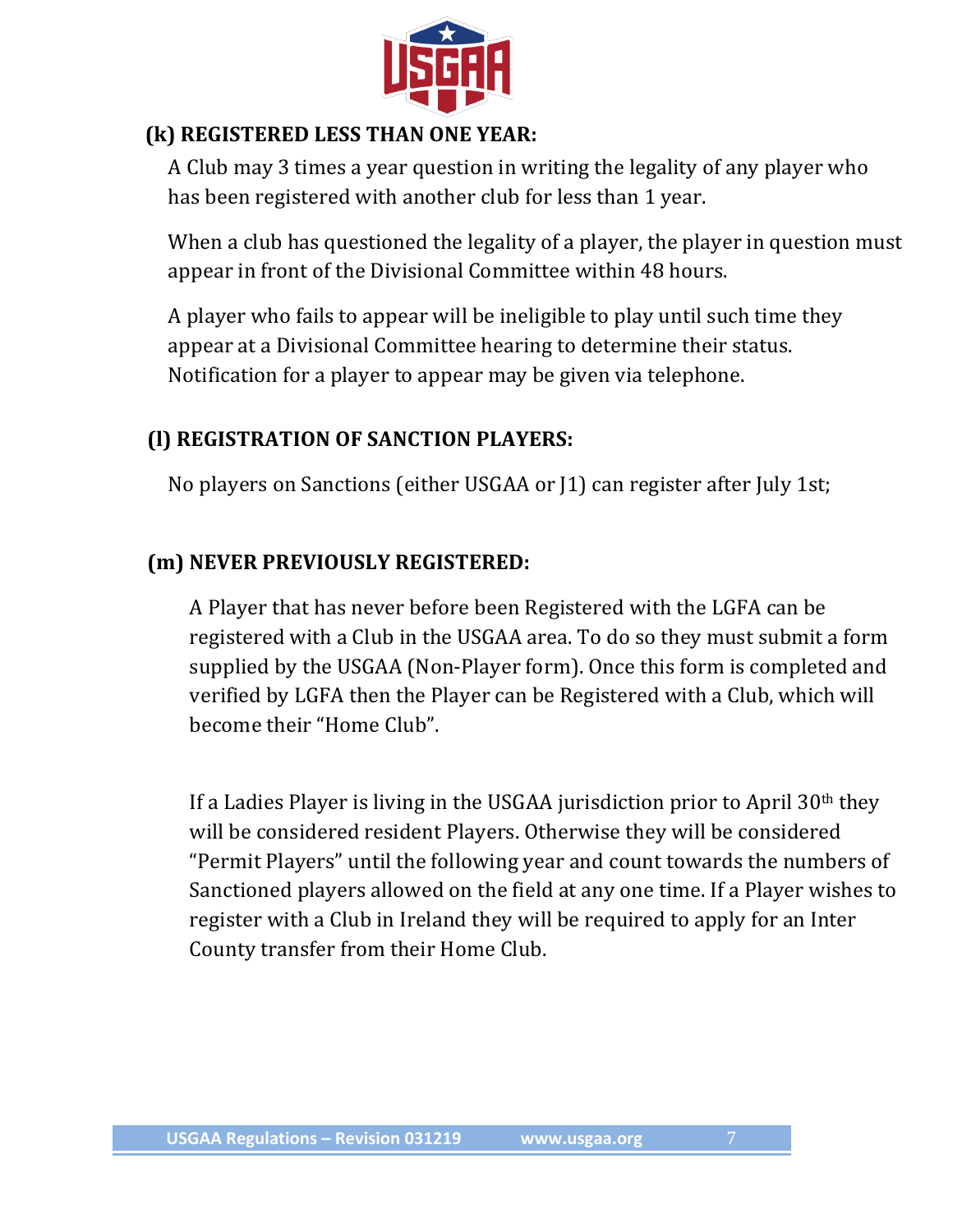

## 2. **COMPETITION:**

#### **(a) NAME:**

The name of the competition in areas under the jurisdiction of the USGAA shall be known as the USGAA Championships.

#### **(b) DIVISIONS:**

The USGAA, consisting of affiliated Hurling, Football and Camogie clubs from the various cities, shall be divided into Divisions with each Division governed by a Divisional Committee.

#### **(c) MEDALS:**

The USGAA shall provide a set of medals to the winner of each grade of competition in the USGAA Championships.

#### **(d) TROPHY:**

The trophy for the USGAA Championship winners shall be perpetual. The trophy shall be returned by a date determined by USGAA Board.

Any Trophy/Shield not returned on time will result in a \$500 fine.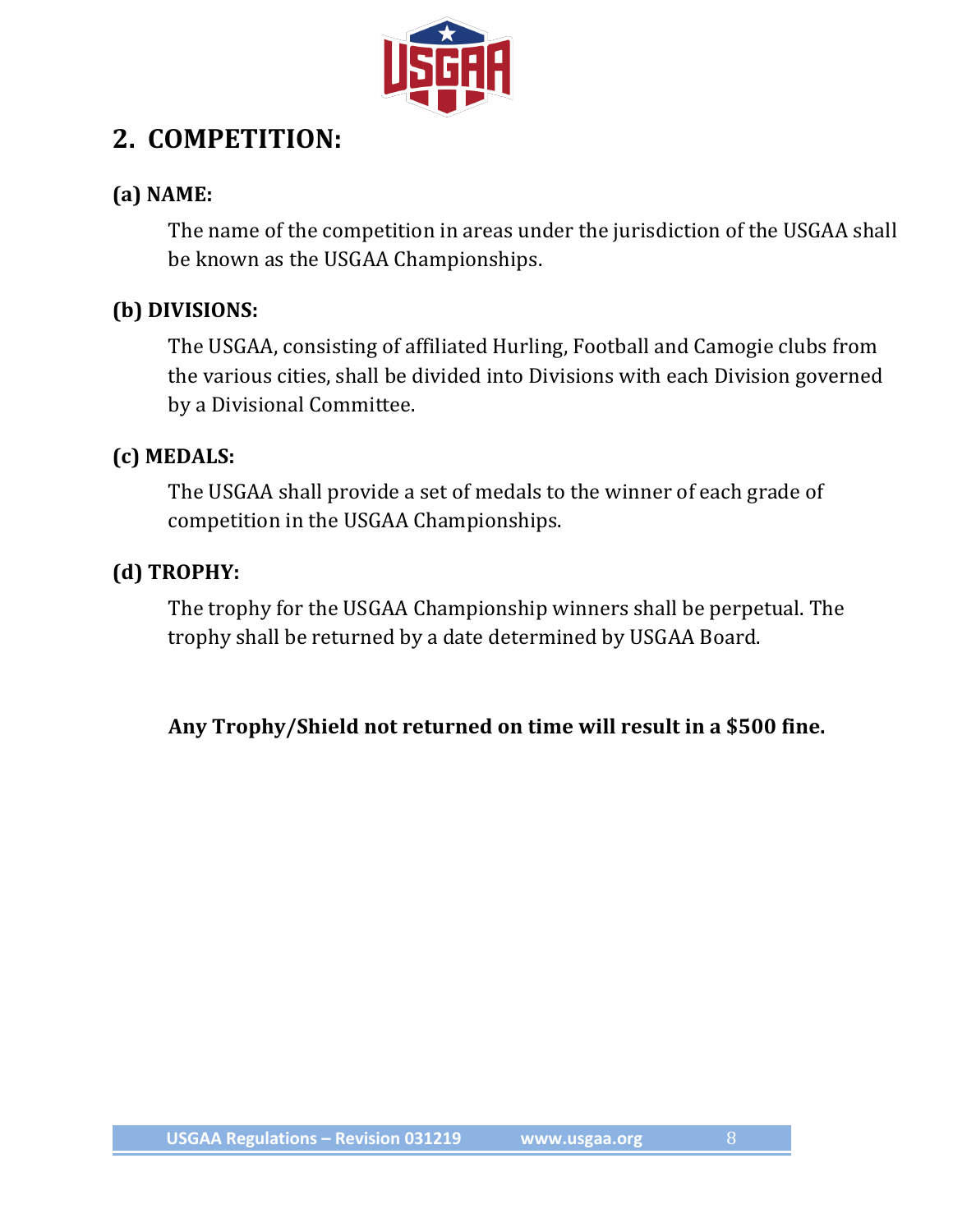

## **3. SANCTIONED PLAYERS**

#### **(a) Mens Clubs Only**

Official USGAA or J1 Sanctions shall not be registered later than **July 1st.** 

#### **(b) Ladies Football & Camogie**

LGFA Permits and Camogie Association Sanctions shall not be registered later than **July 1st.** 

#### **(c) Return to Ireland**

A player on a sanction or permit, once he or she returns to Ireland cannot afterwards, in the same year, return to play in USGAA competitions with the following exceptions:

- 1) The death of an immediate family member of the player, (specifically, a parent, brother, sister or grandparent);
- 2) To repeat a Third-Level Examination;
- 3) To enrol/register for a Third-Level Course of Education;
- 4) To start a Third-Level Course of Education;

**N.B.** Any other "exceptional circumstance" must have the approval of USGAA CCC before it is allowed.

Additionally, any Sanction Player returning to Ireland within the guidelines listed above shall notify Divisional and USGAA CCC prior to departure and must re-sign the Divisional Registration book on return before being eligible to resume playing in USGAA Competition.

A player granted "exceptional circumstance" exception may not play Hurling, Football or Handball while in Ireland.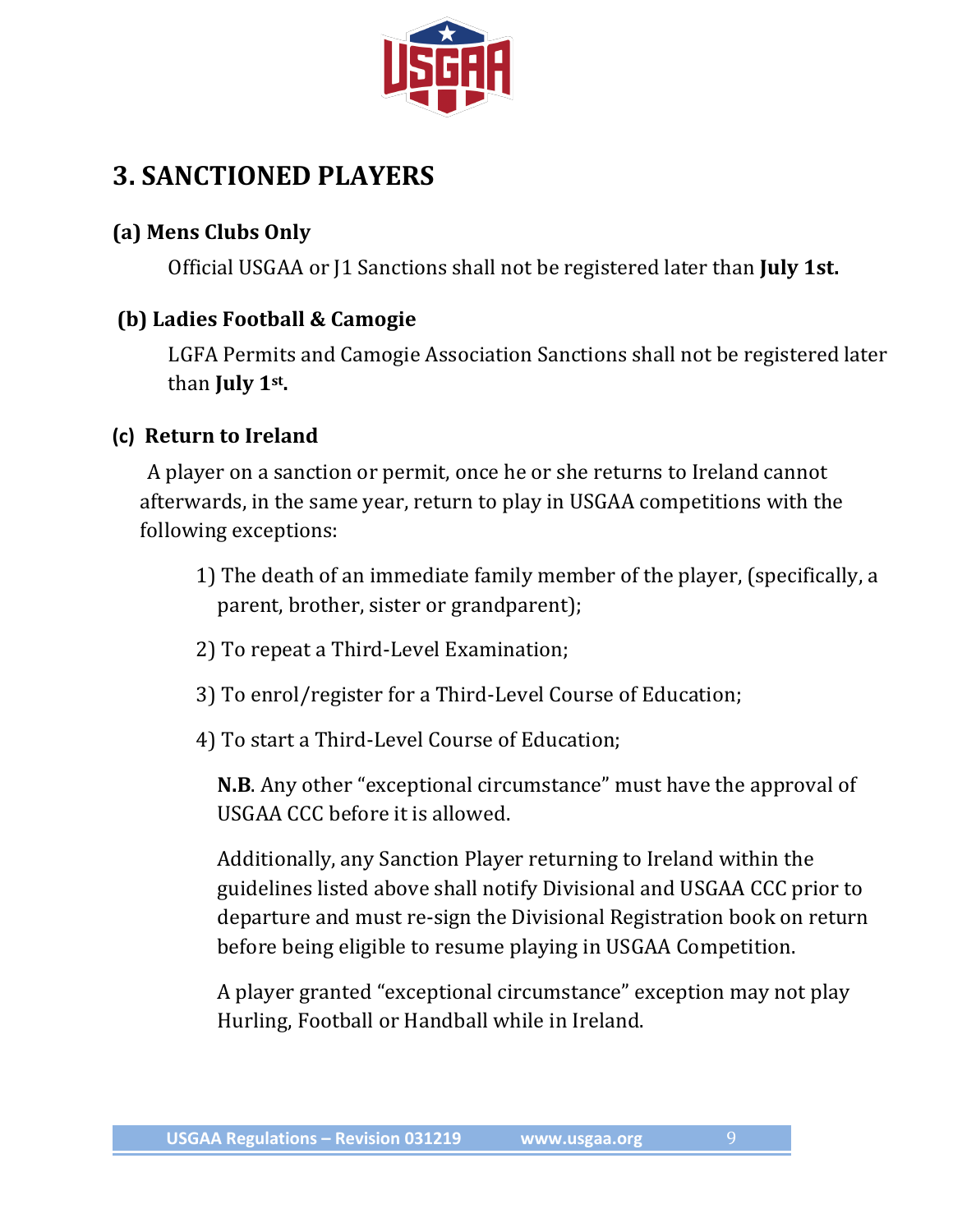

#### **(d) SANCTION PLAYERS' PASSPORTS:**

All Sanction players must provide their passports for inspection at the USGAA Playoffs and at Divisional level games, if requested to do so by a Committee member in charge of the fixture.

Passports, if requested, must be produced prior to the game and at any hearing thereafter as a result of an objection or counter-objection. Failure to provide a passport when requested will render the player ineligible to participate in that particular game until such time as the player's passport has been provided for inspection. 

**Note:** The number on the passport must correspond with that on the Sanction form. If the numbers do not correspond then the player is ineligible to play and may also be liable to disciplinary action.

On Passport inspections, only Divisional Officers at Divisional games, or USGAA Officers at the Playoffs, are allowed to handle Passports.

#### **(e) ID INSPECTION:**

Official Registration Forms shall be made available at all games. Before all Playoff games, players will be required to produce for inspection by an USGAA Officer the government-issued picture ID listed on the Player Registration Form submitted by their club, e.g., Driver's License or Passport.

Failure to provide the listed ID will render the player ineligible to participate until such time as the listed ID has been provided for inspection by an USGAA Officer. 

The referee shall note the requests and report any irregularities to the USGAA.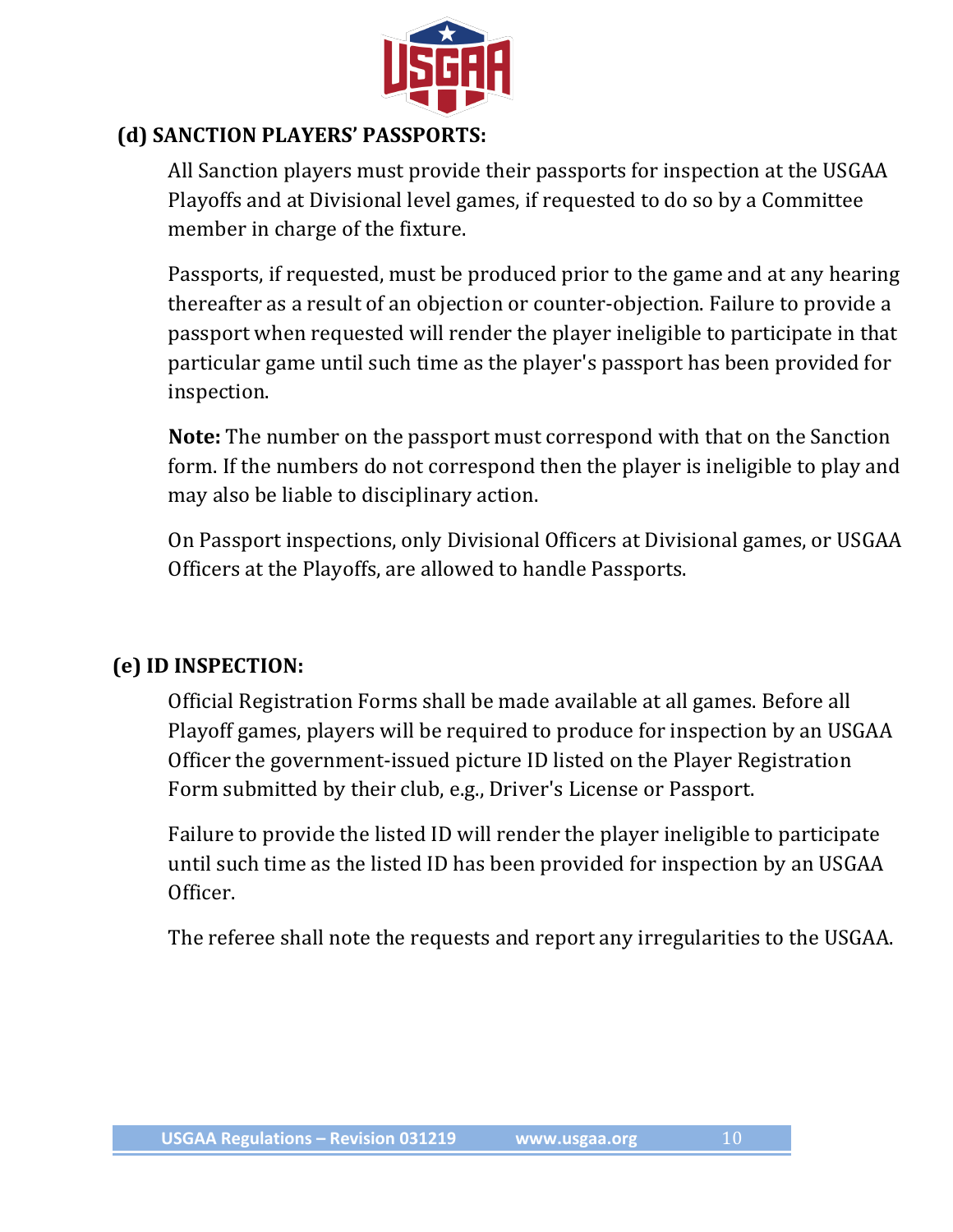

## **4. SANCTIONS**

**(a)** A Player on a sanction to an exclusively Football Club can be allowed play for an exclusively Hurling Club, and vice-versa, once the grade in the other code has been established through the USGAA and Croke Park, and their sanction form lists both Football and Hurling clubs.

#### **(b) MENS FOOTBALL**

- (i) **SENIOR.** Each team shall have no more than 7 NON-RESIDENT PLAYERS on the field at any one time.
- **(ii) INTERMEDIATE** Each team shall have no more than 5 NON-RESIDENT PLAYERS on the field at any one time
- (iii) **JUNIOR 'A'** Each team shall have no more than 3 NON-RESIDENT PLAYERS on the field at any one time
- (iv) **JUNIOR 'B'** Each team shall have no more than 3 NON-RESIDENT PLAYERS on the field at any one time
- (v) **JUNIOR 'C'** No Sanctioned players are allowed to participate in any Junior "C" or lower level competitions; only Homegrown and resident Irish-born players are eligible to play.

Teams from Boston, Chicago, San Francisco and Philadelphia are restricted to playing only Homegrown players in competitions at these levels.

All Homegrown players from Boston, Chicago, San Francisco and Philadelphia, who have previously or are currently registered in the USGAA Youth and are eligible to play on a 100% American team may also play at a higher grade level with another club in that division.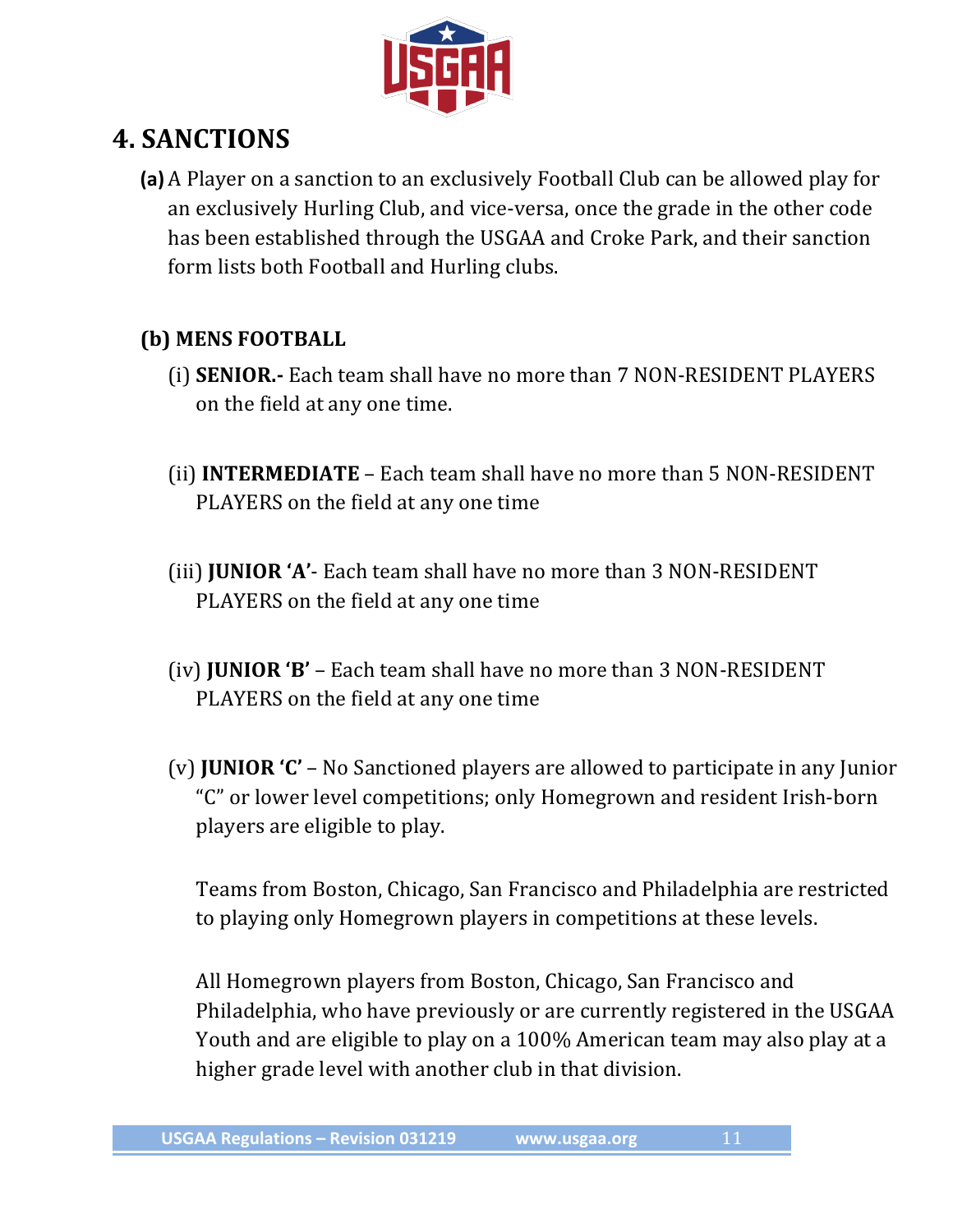

- (vi) **JUNIOR 'D'** Only Homegrown players are eligible to compete at this level
- **NOTE:** All requirements are to be maintained, inclusive of players being ordered off during the course of a game in all grades and in all codes.

#### **(c) HURLING**

- (i) **SENIOR** Each team shall have no more than 7 NON-RESIDENT players on the field at any one time
- **(ii) INTERMEDIATE** Each team shall have no more than 4 NON-RESIDENT PLAYERS on the field at any one time.
- **(iii) JUNIOR 'A'** Each team shall have no more than 3 NON-RESIDENT PLAYERS on the field at any one time.
- (iv) **JUNIOR 'B'** Each team will have no less than 8 Homegrown players on the field at all times.

Each team will have no more than 3 Non-resident Players.

(v) **JUNIOR 'C'** –Each team will have no less than 10 Homegrown players on the field at all times.

No Sanctioned players are allowed to participate in any Junior "C" or lower level competitions; only Homegrown and resident Irish-born players are eligible to play.

All Homegrown players, from Boston, Chicago, San Francisco and Philadelphia, who have previously or are currently registered in the USGAA Youth and are eligible to play on a 100% American team may also play at a higher grade level with another club in that division.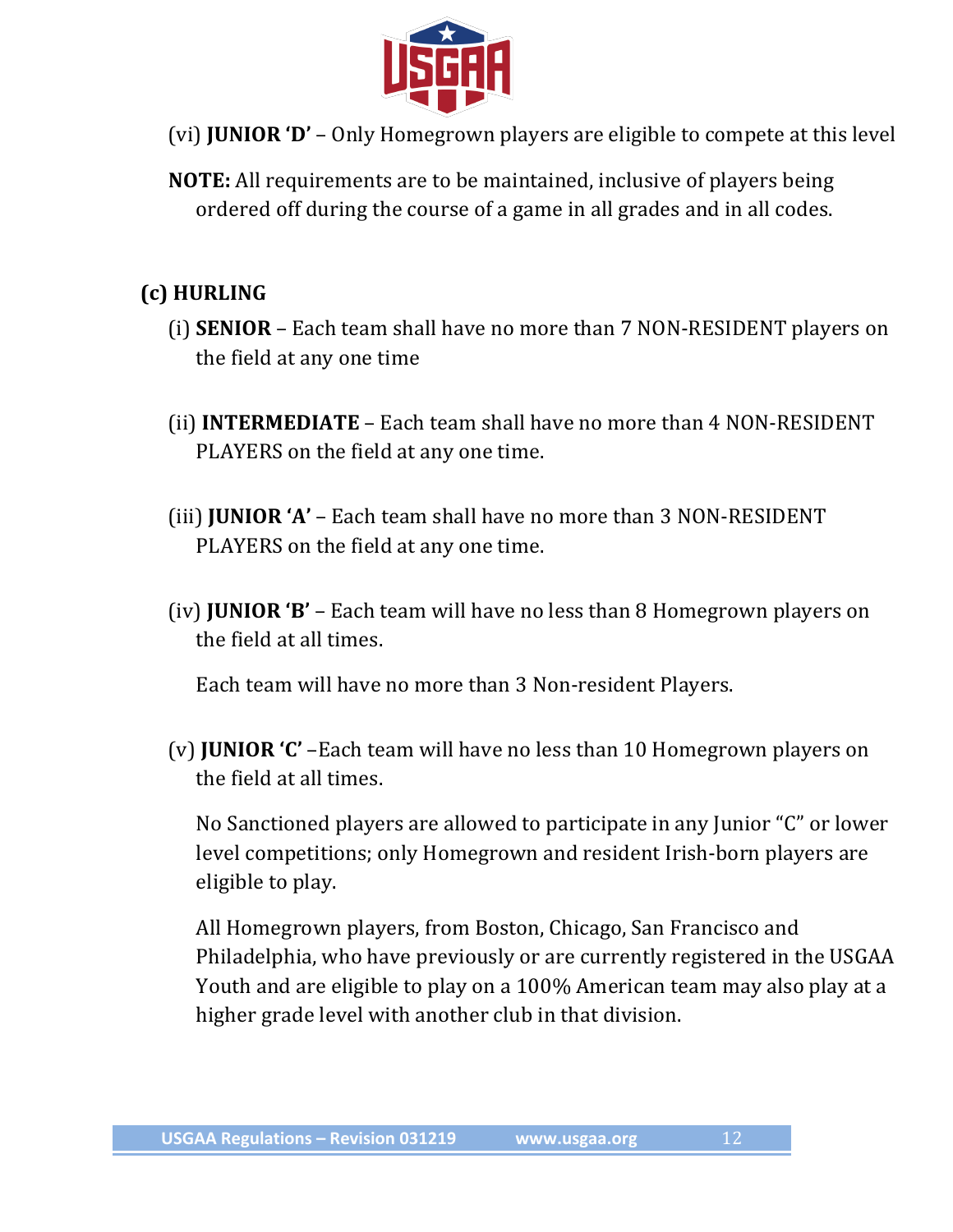

**(vi) Junior 'D'** – Each team will have no less than 10 Homegrown players on the field at all times.

No Sanctioned players are allowed to participate in any Junior "C" or lower level competitions; only Homegrown and resident Irish-born players are eligible to play.

**(vii)** All Homegrown players, from Boston, Chicago, San Francisco and Philadelphia, playing at Junior Level hurling who have previously or are currently registered in the USGAA Youth may also play at a higher grade level with another club in that division and retain their Junior Status.

Players who avail of this rule must play with their club of registration in the event of a conflict of games.

**NOTE:** All requirements are to be maintained, inclusive of players being ordered off during the course of a game in all grades and in all codes. All hurling players shall wear a helmet for all games.

#### **(d) LADIES FOOTBALL:**

- (i) SENIOR Each team shall be limited to no more than 5 NON-RESIDENT players on the field at one time.
- (ii) INTERMEDIATE  $&$  JUNIOR Each team shall be limited to no more than 3 NON-RESIDENT PLAYERS on the field at one time.
- (iii) JUNIOR B Teams will have at least three Homegrown players on the field at all times

(*in* the event an Homegrown player is dismissed from the game *for* whatever reason that requirement has to be maintained).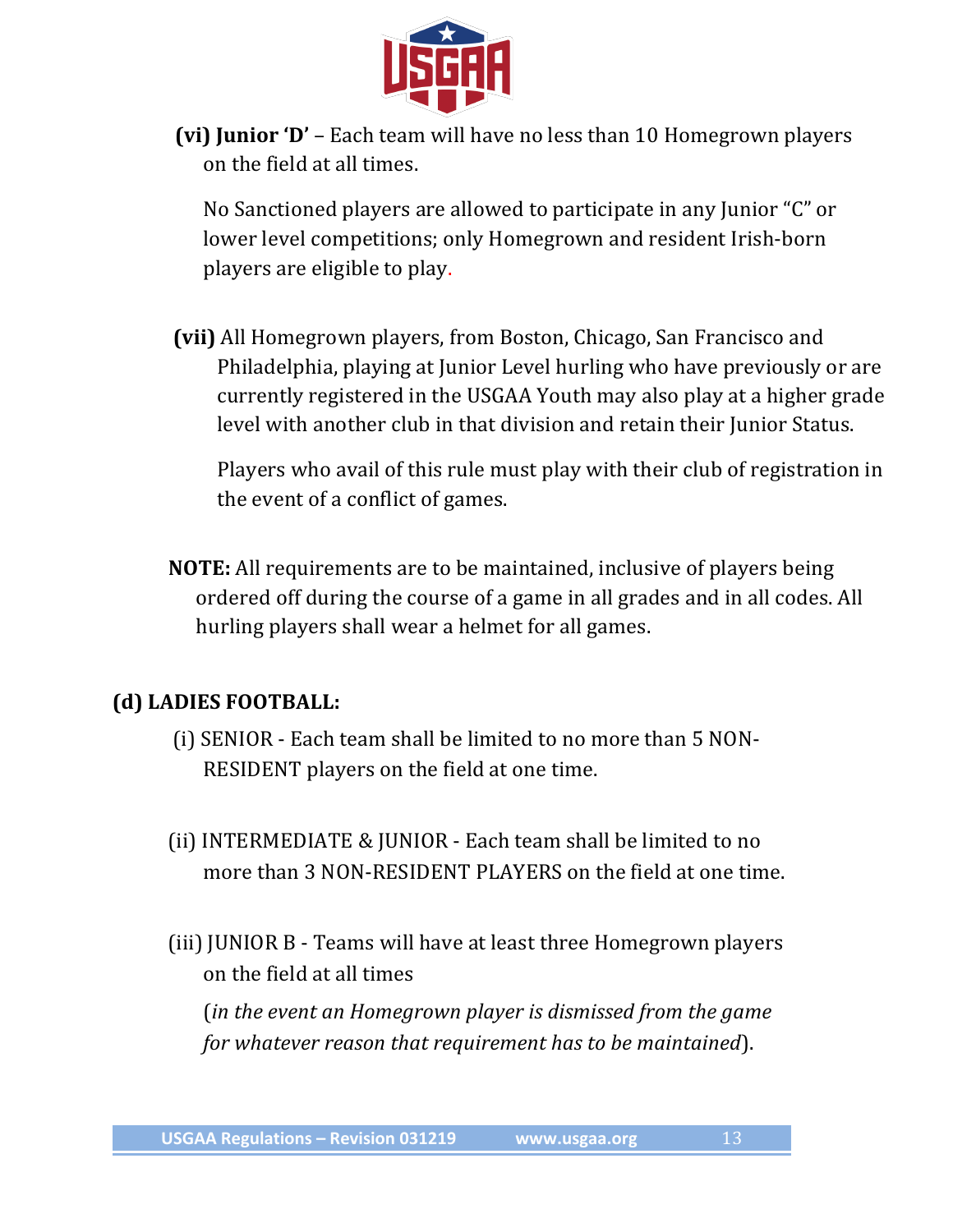

- (iv) JUNIOR  $C$  Each team will have no less than 10 Homegrown Players on the field at all times. No sanctioned players are allowed to participate in any Junior "C" or lower level competitions; only America-born and resident Irish-born players are eligible to play.
- (v) Sanctions shall not be registered later than July 1
- (vi) The minimum age for any player shall be 15 years old on January 1st of the playing year.

**NOTE:** All requirements are to be maintained, inclusive of players being ordered off during the course of a game in all grades and in all codes.

#### **(e) CAMOGIE:**

- (i) **SENIOR** Each team will be limited to no more than 5 NON-RESIDENT PLAYERS on the field at any one time
- **(ii) INTERMEDIATE** Each team will be allowed to play 3 NON-RESIDENT PLAYERS on the field at one time.
- (iii) **JUNIOR** NO sanctions are allowed to play.
- (iv) Sanctions shall not be registered later than July 1st
- (v) The minimum age for any player shall be 15 years old on January 1st of the playing year

#### **NOTES:**

All requirements are to be maintained, inclusive of players being ordered off during the course of a game in all grades and in all codes.

All camogie players shall wear a helmet for all games.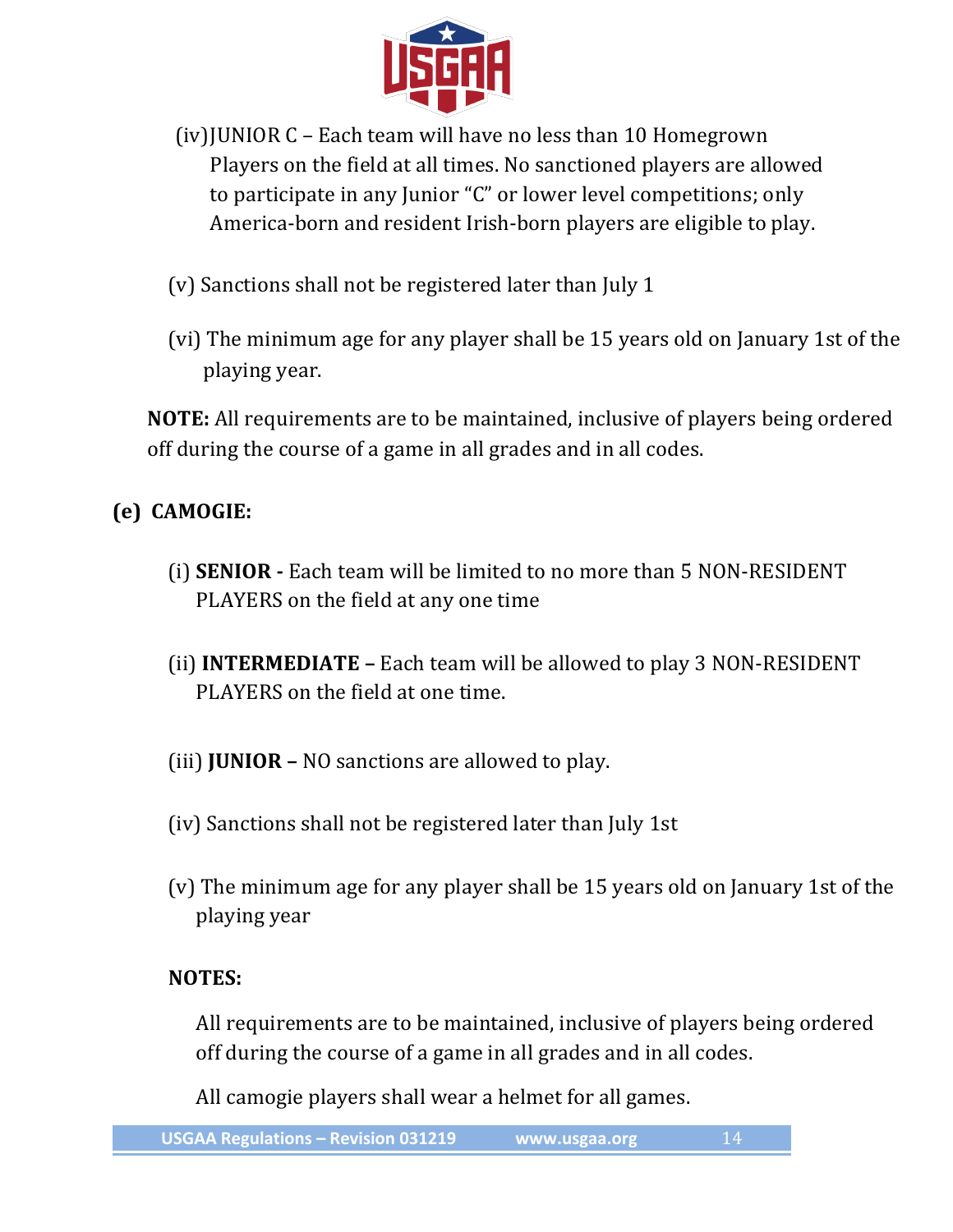

## **5. HOMEGROWN PLAYERS:**

All Mens Junior football teams must start with a minimum of 2 Homegrown born players and can never have more than 11 non-Homegrown born players on the field.

From 2020, all mens football teams must start with a minimum of 2 Homegrown born players and can never have more than 11 non-Homegrown born players on the field.

## **6. JUNIOR STATUS ELIGIBILITY:**

All Players must be Junior Grade.

### **(a) EXCLUSIVELY JUNIOR DIVISIONS:**

Senior players, *residing full time* in an exclusively Junior Division, must apply to the USGAA for re-grading no later than July 20th.

**(b)** To be eligible to compete at Junior B, C or D grade, the participation of teams from Boston, Chicago, San Francisco or Philadelphia must be recommended to the USGAA by the Divisional Committee, and must be approved by the USGAA.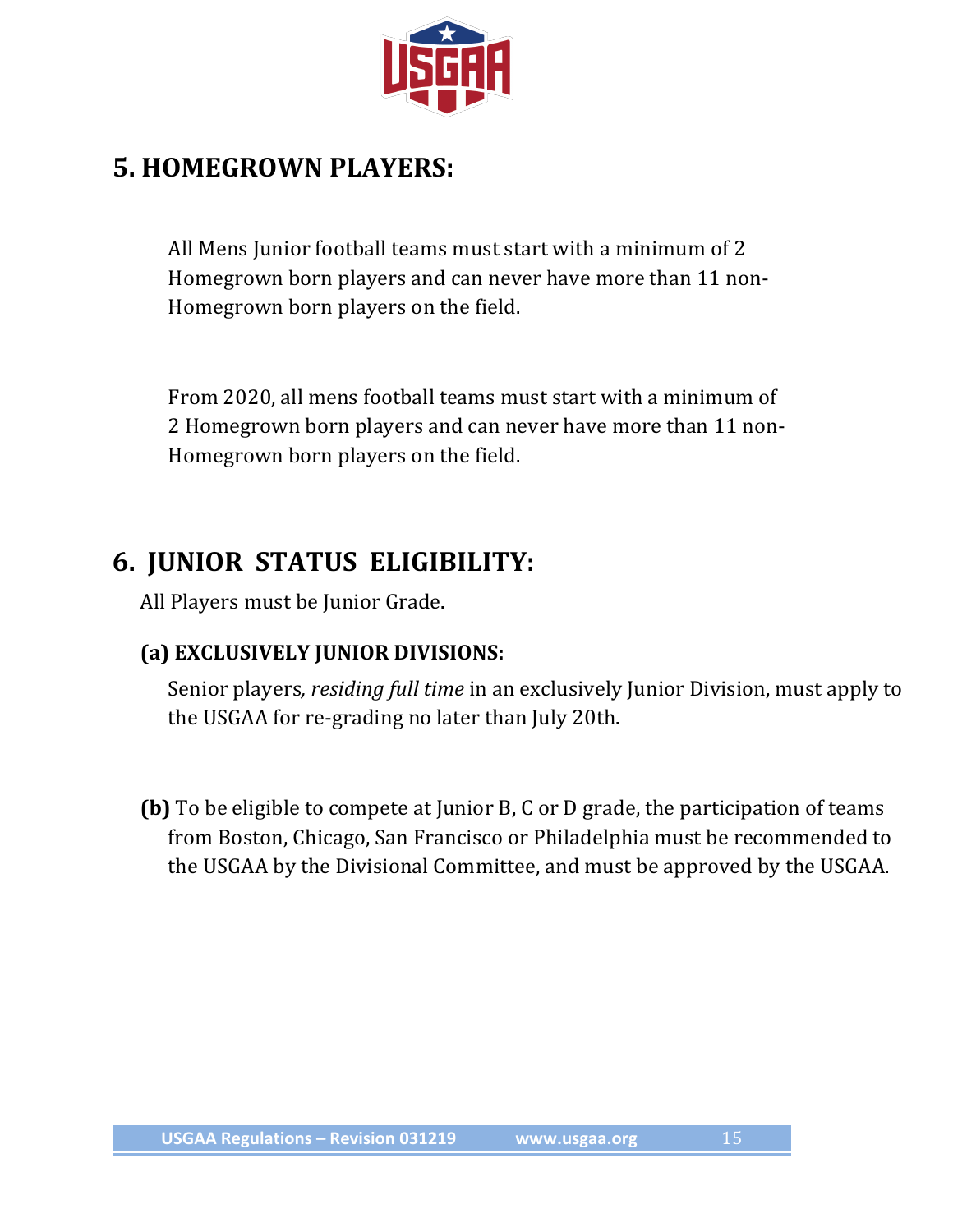

## **7. USGAA PLAYOFF GAMES:**

- **(a) CONTROL:** The USGAA Officers shall attend all Playoff games in an official capacity.
- **(b) DIVISIONAL WINNERS:** The Divisional Committee must forward to the USGAA Registrar a panel of 25 players for each grade of competition at least 3 weeks prior to the USGAA Playoffs; teams may edit their players list up to 1 week before the playoffs. Only those players listed on the panel will be eligible to play at the Playoffs.

Any division where the Division Championship is still underway will have until the Wednesday prior to the Playoffs to provide the player panel.

**(c) TEAM LISTS:** After each game is played during the season and at least 5 days prior to the USGAA Playoffs, the Divisional Committee Secretary must forward to the USGAA CCC the substitution and team sheets for all teams whose club also has a lower grade affiliated team.

If the required team lists and other team documentation are not provided to the USGAA, the team will be eliminated from the Playoffs.

PENALTY: DIVISIONAL COMMITTEE \$1,000 FINE, CLUB FORFEIT OF GAME.

- **(d)** The USGAA CCC shall determine the format for competition at USGAA Finals.
- **(e)** At the Playoffs, any player who lines up or deliberately attempts to play while illegal, as determined by USGAA CCC, will be automatically debarred for the duration of the Playoffs pending an investigation.

If a team lines up a player or attempts to play a player in a game who is later determined to be an illegal player, the club shall be suspended for the remainder of the Playoffs and shall be fined \$2,000.00 per illegal player.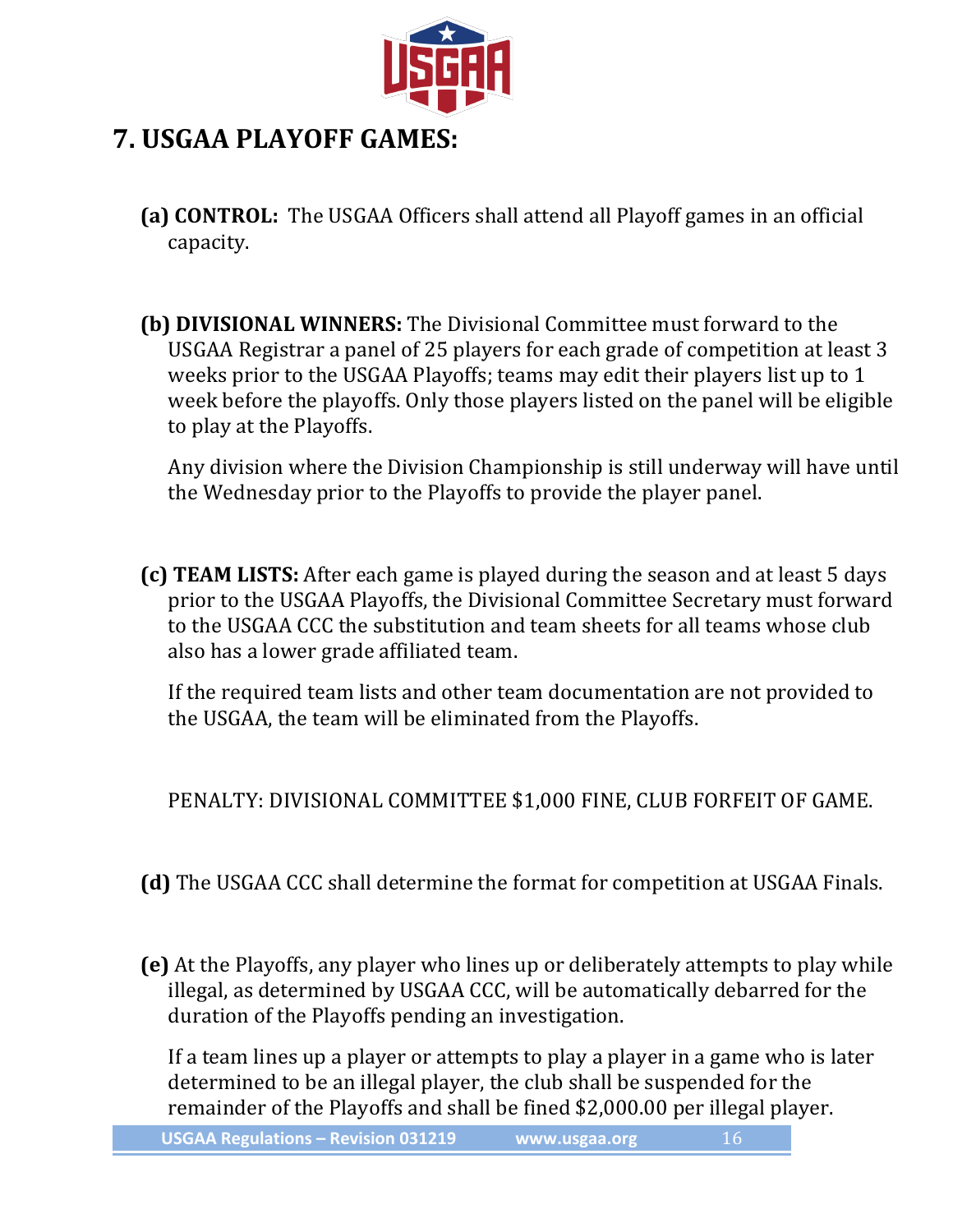

#### **(g) UMPIRES & LINESPERSON**

- (i) Neutral linespeople and umpires shall be used in all games.
- (ii) All participating clubs will be required to provide umpires and linespeople for Playoff games, and clubs will be fined \$100 if their assigned officials do not fulfil an officiating assignment.
- (iii) Neutral linespeople and Umpires' assignments will be designated on the playoff schedule by club name.
- **(h)** Eliminated teams will have the option to participate in a Shield Competition.

Teams must provide and arrange for their own linespeople, umpires and referee for these games as they are considered friendly matches and have no bearing on the outcome of the USGAA playoffs.

- **(i) TEAM ADMISSION TO GAMES:** Playoffs Host Divisions must charge reasonable admission charges (to be approved by USGAA CCC) to the games for players and spectators.
- **(j) TEAM OFFICIALS:** A total of three club officials will be allowed entry to the sideline. Team substitutes will be required to remain in the designated area during the game.

PENALTY: \$200 FINE

#### **(k) DRESS:**

- **(i)** Jerseys must be numbered in accordance with official team list, as submitted to the referee.
- **(ii)** All players shall comply with proper dress code, i.e. uniform color of Jerseys, socks and shorts.

PENALTY for  $(i)$  &  $(ii)$  \$200 FINE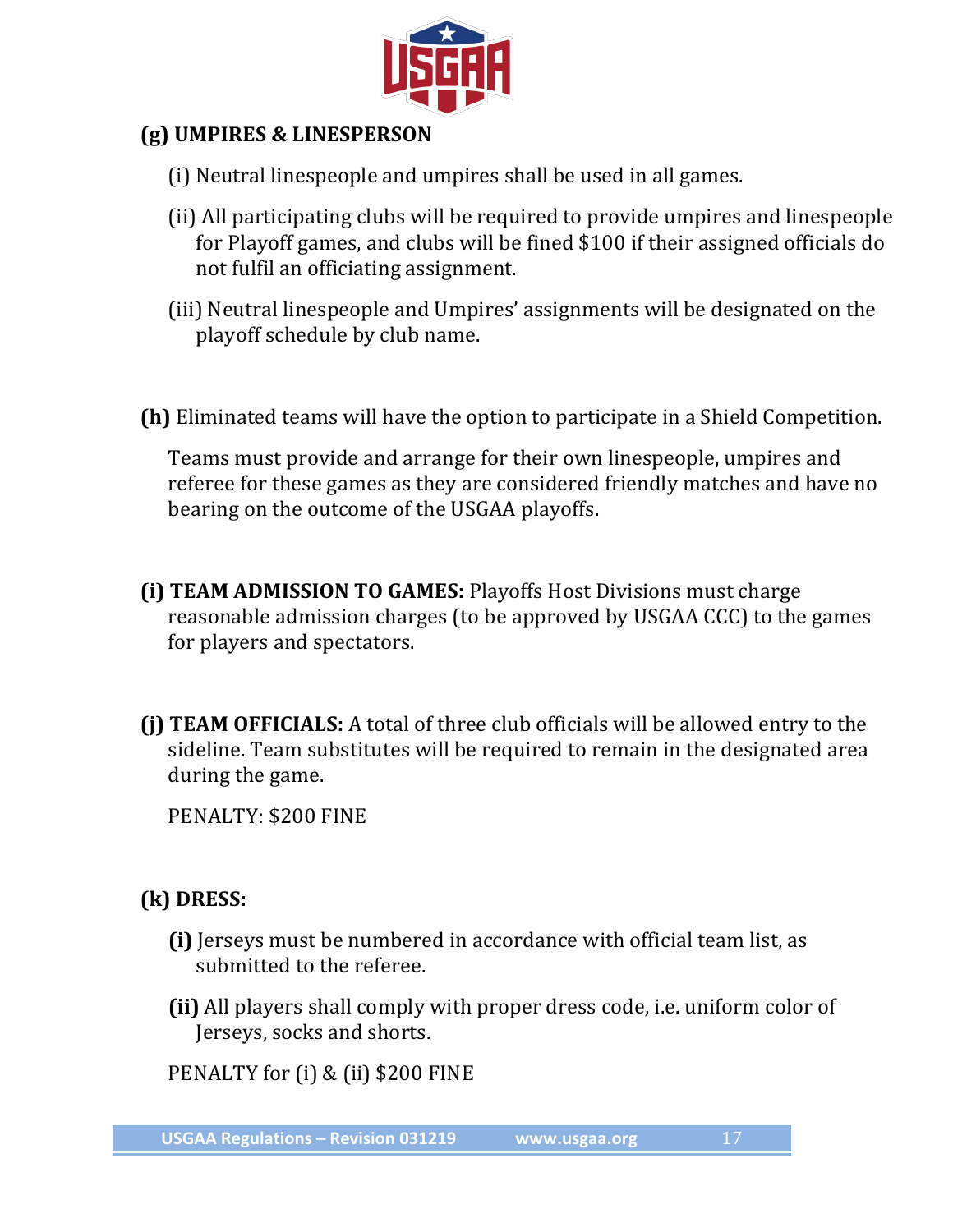

**(I) PUNCTUALITY:** Teams are instructed to take the field at least fifteen minutes prior to the starting time of their games for warm up and ID inspection.

PENALTY: \$200

**(m) PARADE:** Where a parade is organized, players should be instructed to march properly, keeping in step with the band. Teams should march in numerical order after the captain. Track suits/training tops are not to be worn during the parade.

PENALTY: \$200 FINE

**(n) CLASH OF COLORS:** Playoffs teams must inform the USGAA of their team colors a minimum one week prior to the finals. In the event of a clash of colors between opposing teams, both teams may be instructed to change colors.

PENALTY: \$200 FINE

- **(o) TROPHY PRESENTATION:** Clubs should instruct captains to have a short acceptance speech prepared, having regard for the dignity of the occasion.
- **(p)** All teams entered into the USGAA playoff draws must stay in the host city's designated hotels.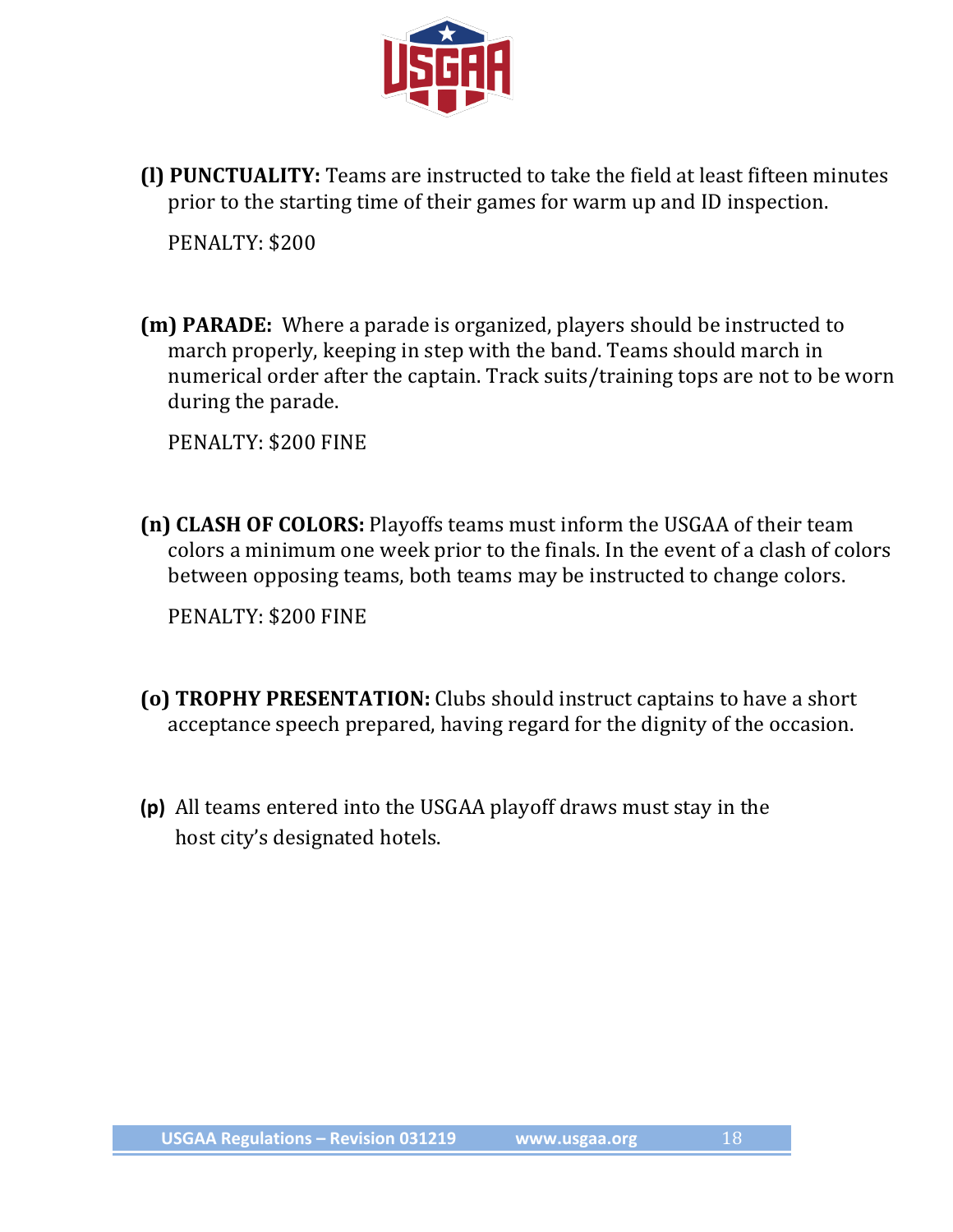

## **8. PLAYOFFS - GENERAL RULES.**

#### **(a) RETURN GAME:**

A club that fails to travel for a return game as scheduled in Divisional competition shall pay the greater of  $(1)$  a \$2,500 FINE or  $(2)$  all verifiable expenses incurred by the opposing club for the first game.

PENALTY: 48 WEEKS SUSPENSION OR UNTIL THE FINE HAS BEEN PAID.

- **(b)** Draws made by USGAA CCC shall stand. In the event of a club pulling out and another entering, there will be no re-draw of schedule and the USGAA CCC will re-align the bracket as necessary.
- **(c)** The USGAA CCC is permitted to introduce on a temporary basis any changes it deems necessary in connection with the running of the current years USGAA Championships. Those changes must also be ratified at the USGAA Convention the following November or the changes will no longer be valid.
- **(d)** In junior competitions with 4+ teams. All teams knocked out in their first game of competition at the USGAA playoffs may partake in a shield competition.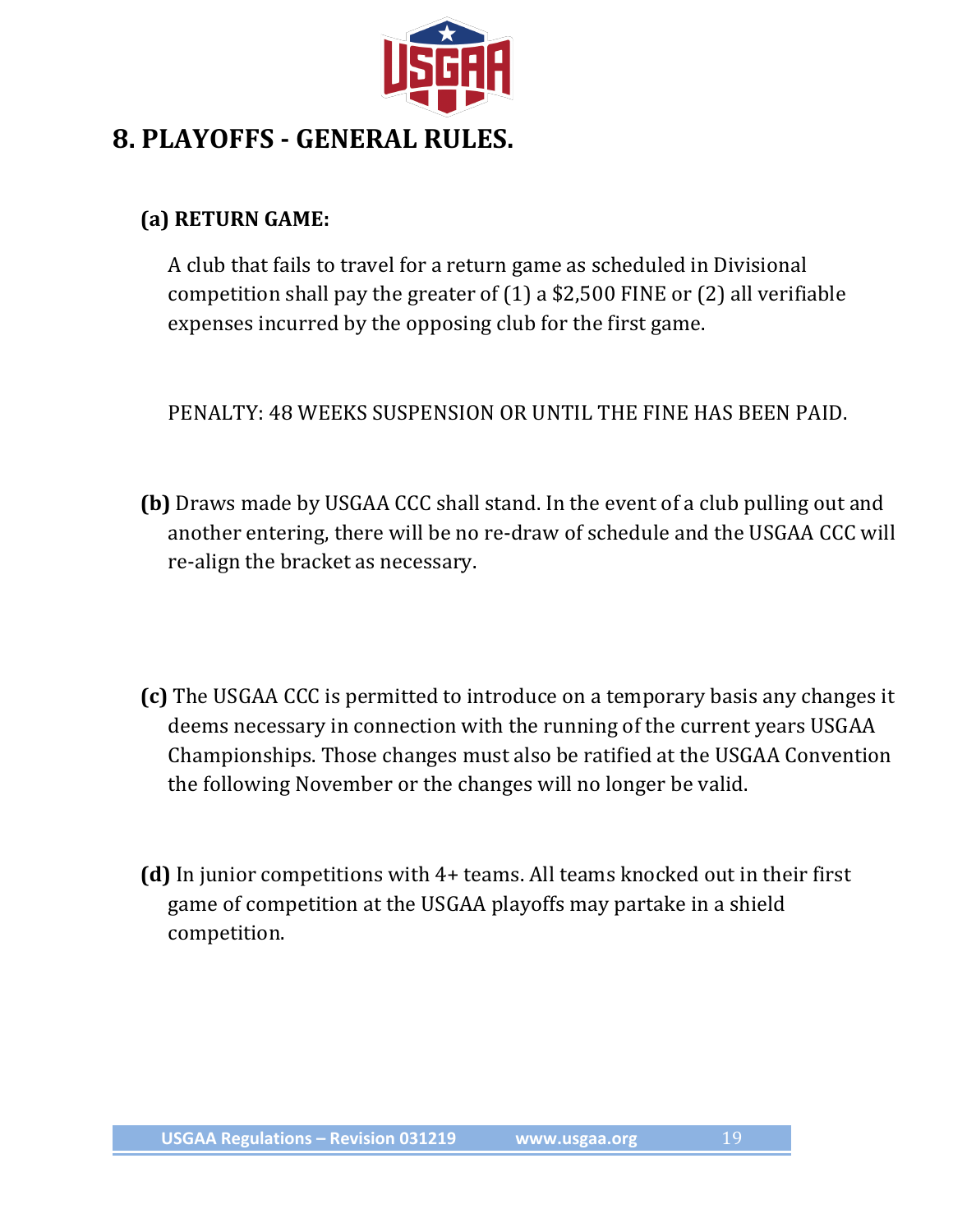

## **9. PLAYOFF ROTATION**

The hosting of the USGAA playoffs will be on a rotational basis. Starting in 2011 the rotation shall be in the following manner:

2011 Western

2012 Philadelphia

2013 Midwest

2014 Northeast

2015 Central

2016 Northwest

2017 Western

2018 Philadelphia

2019 Mid-Atlantic

2020 Northeast

2021 Central

2022 Southwest

To be continued

The four major Divisions will be on a 6 year rotation while all others will bid for the playoffs every third year.

Bids can only be submitted by Divisions, not from a club within a Division.

In the event of a Division not meeting the playoff requirements, the rotation shall move to the next Division in line.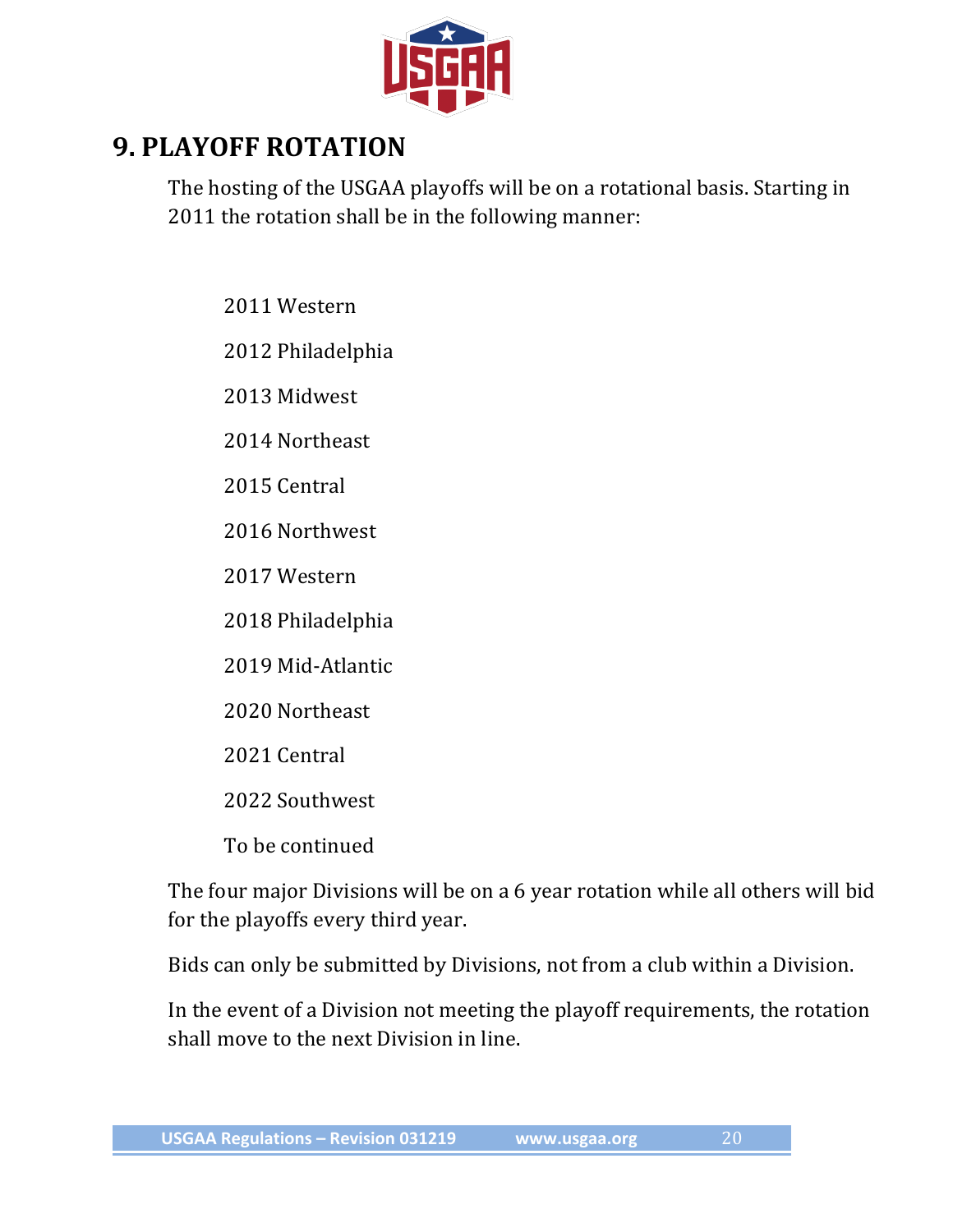

## **10. GENERAL:**

**(a)** A new grade be established in the USGAA at U21 level.

- **(b)** Within 4 weeks of USGAA Conventions, the USGAA will circulate to Divisions a copy of USGAA Regulations and ByeLaws, pending ratification by Central Council.
- **(c)** USGAA Officers/Divisional Board Officers will be responsible to maintain the tax exempt status under Section  $501(c)(3)$  of the Internal Revenue code for the organization of American Gaelic Games. The USGAA Treasurer/Divisional Treasurer will oversee the timely completion of the annual tax compliance with Federal and State Authorities.
- **(d)** All USGAA divisions must provide 2 Certified referees to the CYC tournament each year.

Each division will be responsible for travel expenses.

Names of referees need to be sent to the CYC Committee one month in advance of the tournament.

Penalty for not complying will result in a \$1000.00 fine paid to the CYC Steering Committee.